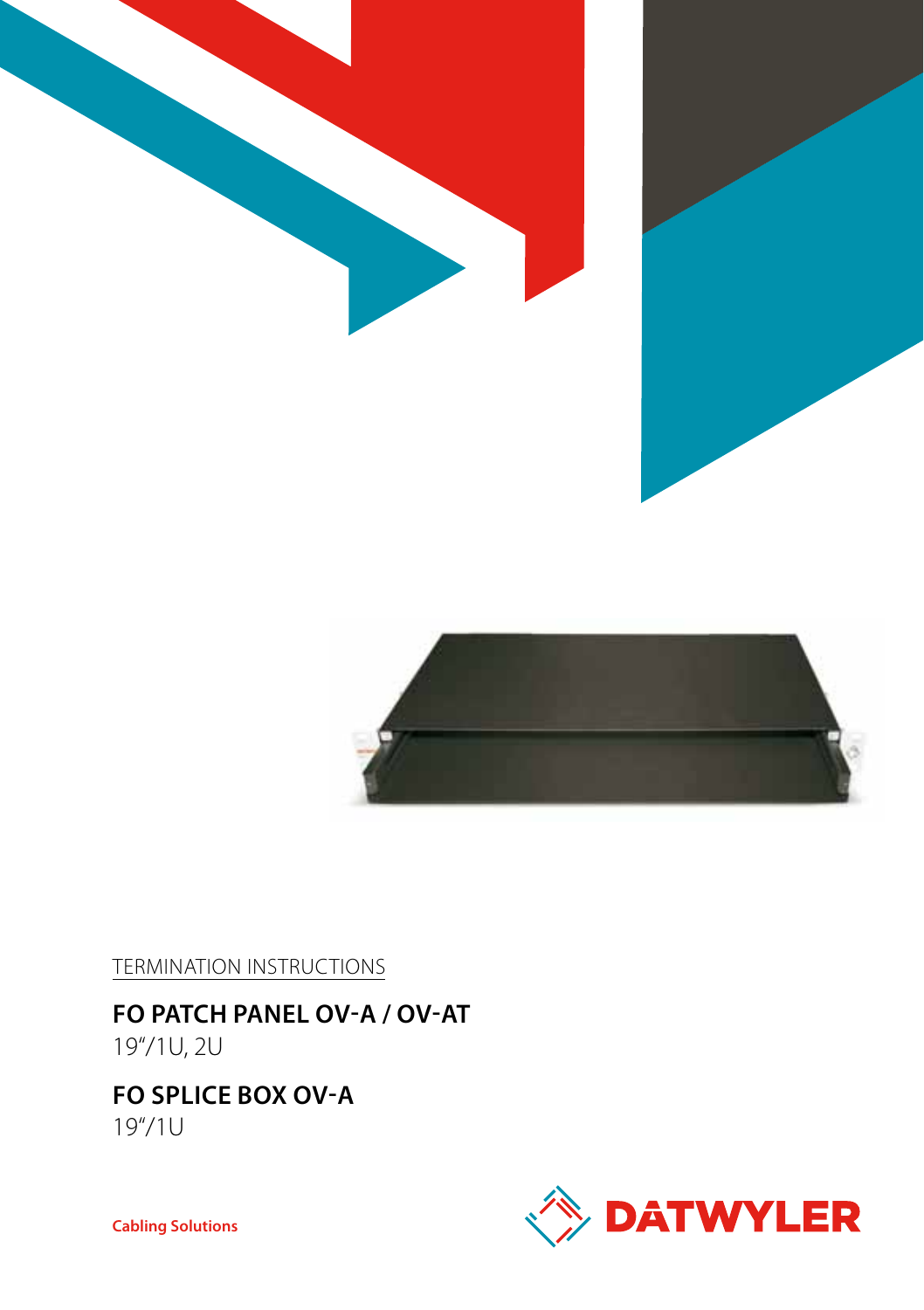

**FO Patch panel OV-A / OV-AT** 19"/1U, 2U



Distribution head outside the box with restricted fitting **(straight entry)**



Distribution head outside the box with restricted fitting **(sloped entry)**



Distribution head outside the box with the lock of the protection tube of the cable distributor **(straight entry)**



Distribution head outside the box with the lock of the protection tube of the cable distributor **(sloped entry)**



Distribution head inside the box with the split in the distribution head **(straight entry)**



Distribution head inside the box with the split in the distribution head **(sloped entry)**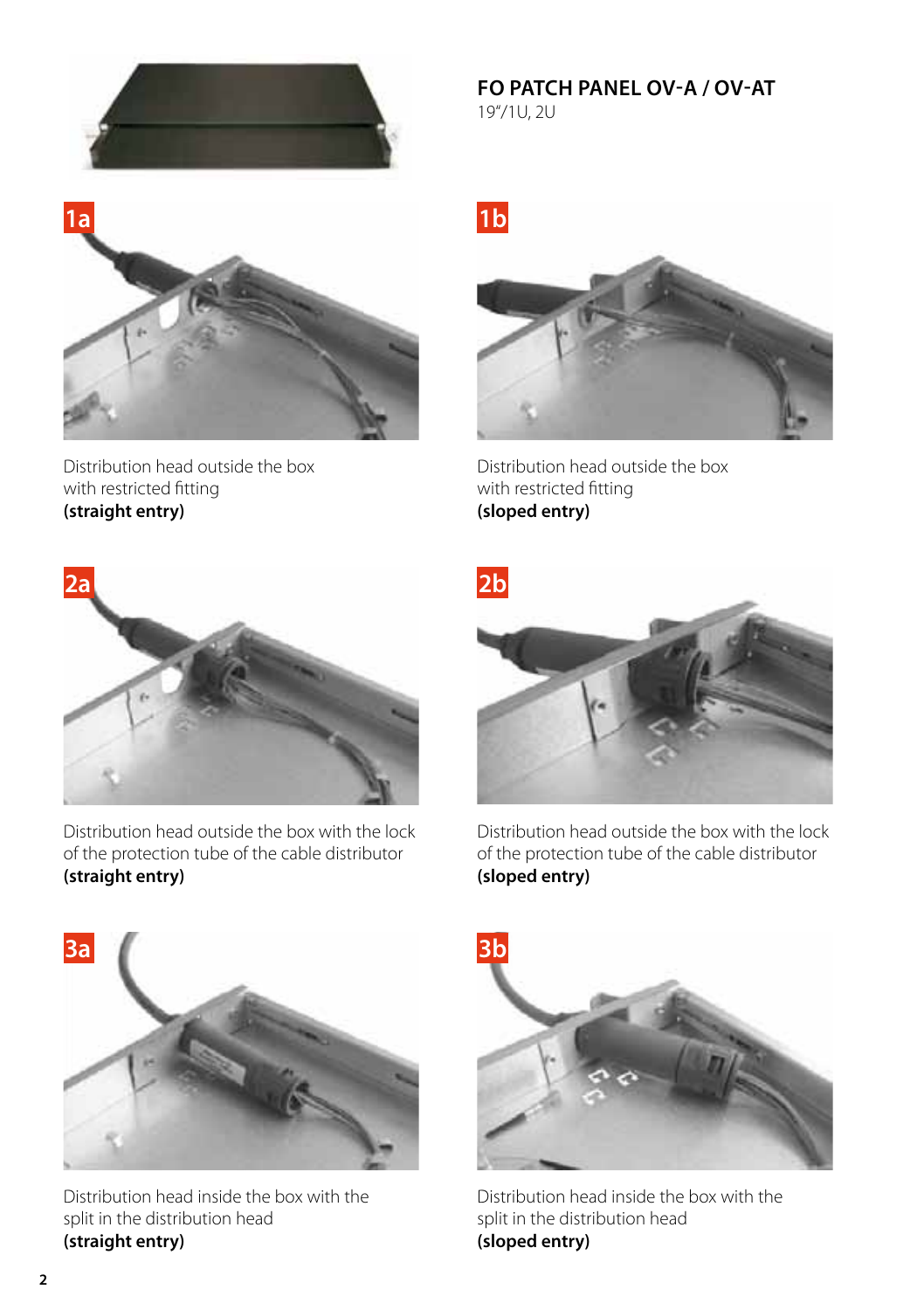

- 1. The complete box is fixed to the selected position in the 19 " frame.
- 2. Enter the trunk cable with the distribution head from the rear of the box. Attention: The length of the cable behind the fixing in the box shall be a minimum 1.5m.This allows demounting of the box for later re-working.
- 3. The protection tube is demounted from the distribution head. The single fibre cable with the terminated connectors will not be damaged if the protection tube is carefully pulled back.
- 4. The distribution head is fixed with the chosen fixture plate (straight or sloped). The cable is taken through the cable guide plate and the cable



gland is screwed tight. **Attention:** It is possible to demount the cable entry from the box before mounting the cable.

- 5. The head including the terminated connectors is pulled from the back side in the chosen position of the box. After them the complete unit (cable distributor and fixture plate) is inserted and fixed (with screws) to the selected position (they are the positions left and right on the back of the box).
- 6. The box is pulled out and the fibres brought to the right position. The fibres/connectors are labelled.
- 7. **Attention:** Please follow the cleaning and security regulations.



The box entry with mounted distribution head is sloped insert the slot in the back of the box. Then the head is pulled back.



The pin of the cable entry plate must snapped into the sidewall of the box.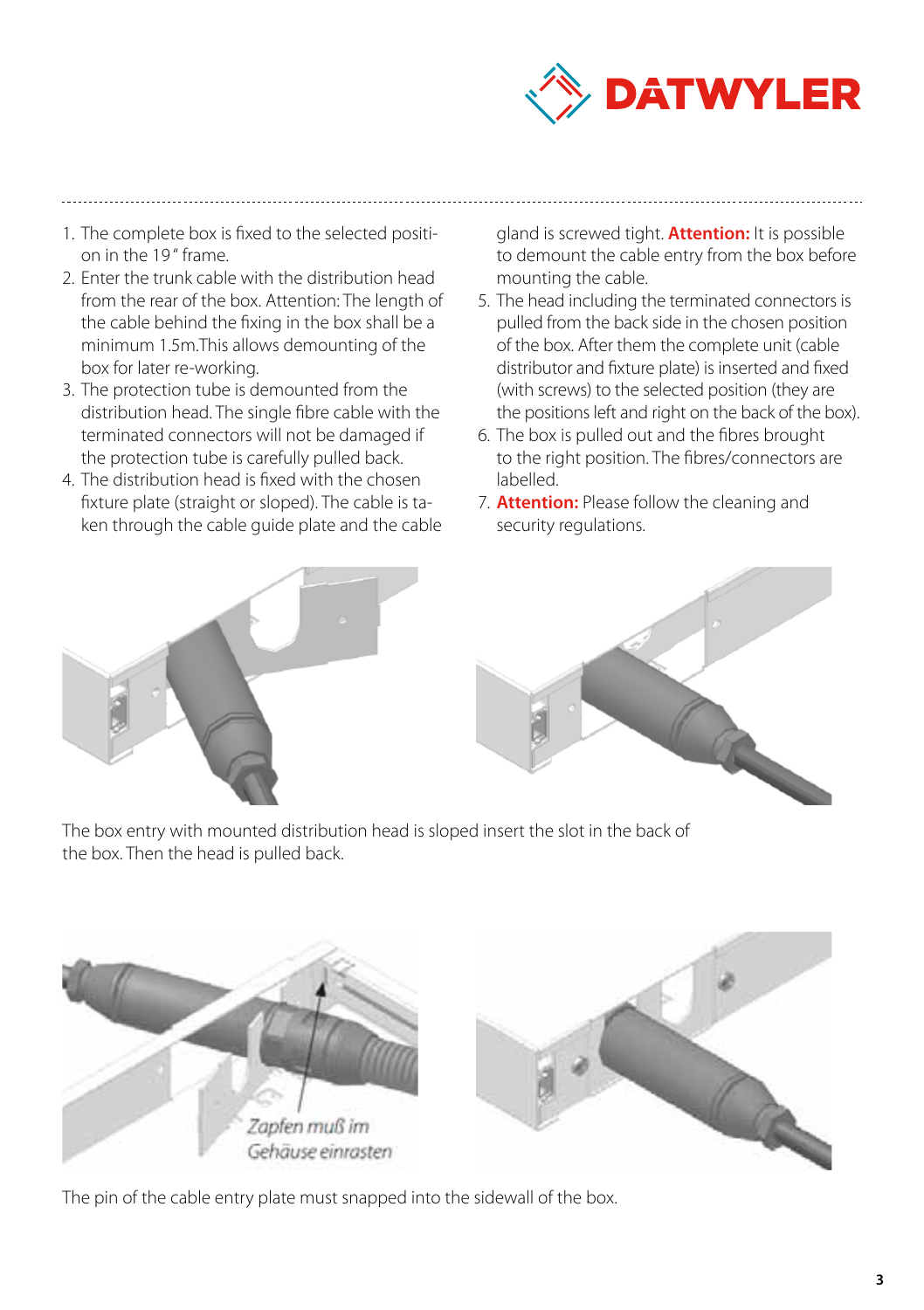

## **FO Splice box OV-A** 19"/1U



- 1. The complete box is fixed to the selected position in the 19 " frame.
- 2. Cable stocks into account, so that the box for future assembly work can be expanded.  **Attention!** Bundle artery supplies to the desired length apart. (About 1.50 m)
- 3. Use the right cable gland (PG or metric) and mount on cable.
- 4. The cable is taken through the cable guide plate and the cable gland is screwed tight.  **Attention:** It is possible to demounted the cable entry from the box before mounting the cable.
- 5. The complete entry including the fixed cable is inserted and fixed to the selected position (they are the position left and right on the back of the box).

M25 / PG13.5 9 - 16 mm

6. The box is pulled out and taken out for splice works.



- 7. The lowest splice cassette is for twelve coloured fibres (IEC60304).
- 8. **Attention:** If you have more than 12 fibres the colour code is repeated.
- 9. The loose tube and the pigtails are fixed on the splice cassettes with a tie wrap or another fixing method. This must be done without twisting the fibres. To avoid macro bending no pressure must be applied to the fibres.
- 10. Prepare the loose tube to the right length. Clean the fibres with ultrapure alcohol and take the fibres contrary the fibres of the pigtails in the cassette.
- 11. Splice the fibres in compliance with the instructions and protect the splice with a crimp or heat shrink splice protector and put the protector in the holder.
- 12. **Attention:** Please follow the cleaning and security regulations.

## **Size ( Cable gland) Klemm area**

M<sub>20</sub> / PG11 6 - 12 mm





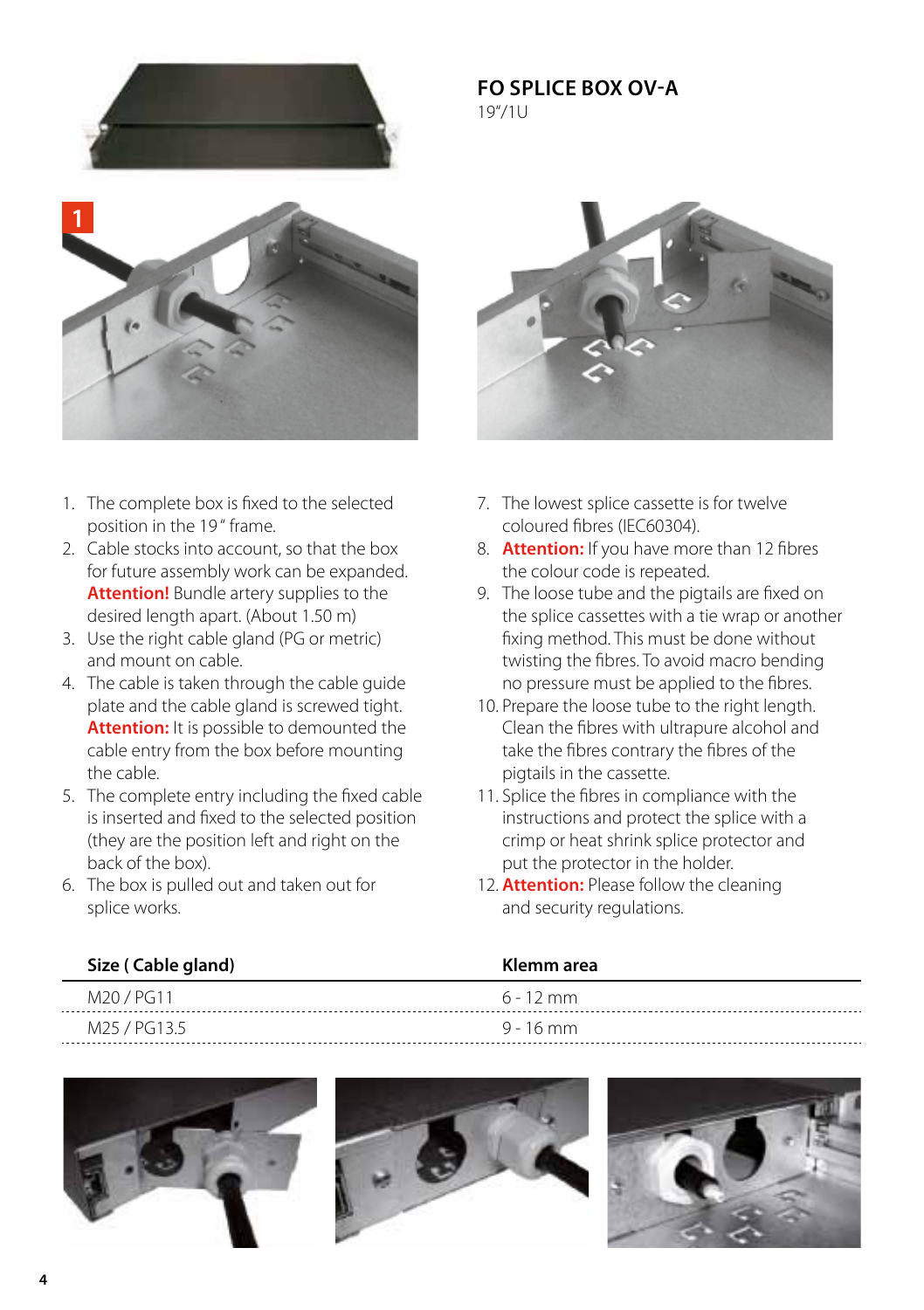# **cable entries**

for FO patch panels OV-A / OV-AT



| 1U  | <b>Size</b>             | Article No. | <b>Description</b>   |
|-----|-------------------------|-------------|----------------------|
|     | M <sub>25</sub>         | 417550      | Angled cable entry   |
|     | M20                     | 417559      | Angled cable entry   |
|     | $M20 + M25$             | 416994      | Straight cable entry |
| 上上市 | $1x 21$ mm + $2x 15$ mm | 418650      | Straight cable entry |
|     | $15 \, \text{mm}$       | 418652      | Angled cable entry   |
|     | $21 \, \text{mm}$       | 418654      | Angled cable entry   |
|     | 2x M20                  | 415208      | Angled cable entry   |
|     |                         |             |                      |

| 2U | <b>Size</b>             | Article No. | <b>Description</b>   |
|----|-------------------------|-------------|----------------------|
|    | M25                     | 417560      | Angled cable entry   |
|    | M20                     | 417562      | Angled cable entry   |
|    | $M20 + M25$             | 417561      | Straight cable entry |
|    | $1x 21$ mm + $2x 15$ mm | 418651      | Straight cable entry |
|    | $15 \, \text{mm}$       | 418653      | Angled cable entry   |
|    | $21 \, \text{mm}$       | 418655      | Angled cable entry   |
|    | 2x M20                  | 415209      | Angled cable entry   |